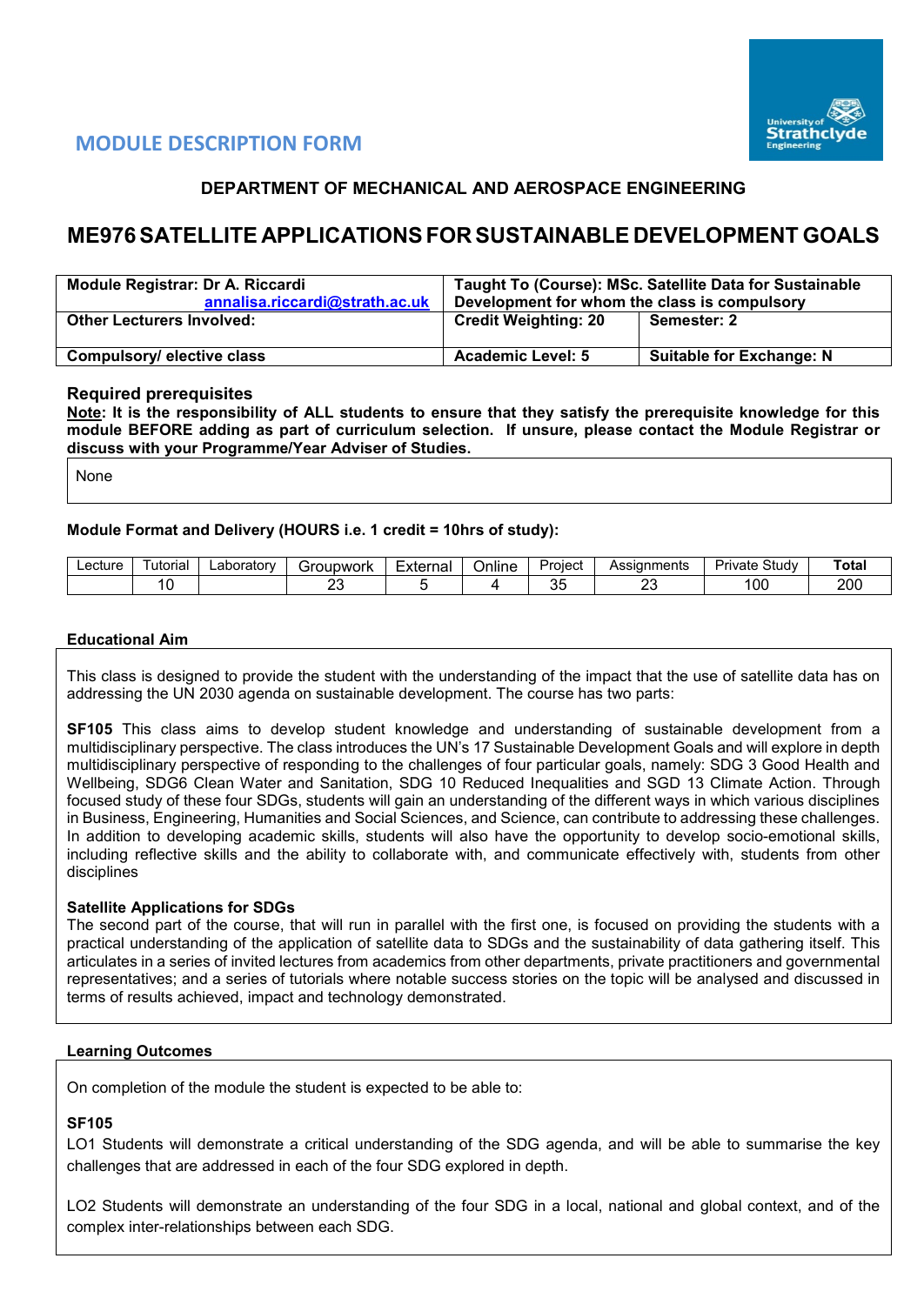LO3 Students will demonstrate an understanding of how the SDG can be addressed from the perspective of their own disciplines, and from the perspectives of other disciplines.

LO4 Students will develop a critical understanding of the some of the key social, environmental, economic, ethical, and cultural issues in meeting the SDG.

# **Satellite Applications for SDGs**

LO5 Student will be able to independently assess the applicability of satellite data to targeted SDGs challenges

LO6 Students will develop critical thinking on the current research progress in the field and their impact on the society

LO7 Students will develop a consideration and analysis of current effort in academia, private and public sector on addressing the UN 2030 agenda target goals

# **Syllabus**

The module will teach the following:

**SF105:** Please refer to detailed syllabus on course MDF

<https://classes.myplace.strath.ac.uk/mod/resource/view.php?id=1183884> (SF106 is the first semester equivalent of SF105)

# **Satellite Applications for SDGs**

- Sustainability of satellite data assimilation and processing
- Satellite data for urban development
- Satellite data for policy, decision making and actions
- Satellite data for water resources monitoring and management
- Satellite data for agriculture and rural development

# **Assessment of Learning Outcomes**

#### **Criteria**

**SF105:** Please refer to detailed criteria on course MDF

# **Satellite Applications for SDGs**:

LO5

C1 Identify key challenges in the targets of one or more of the SDGs presented, research current state of the art of the applicability of satellite data to the identified challenges and propose an alternative solution C2 Develop a detailed project plan, identify relevant data and perform an assessment analysis of the proposed concept

# LO6 & LO7

C1 Communicate clearly the understanding of the key challenges encountered, solutions proposed, results achieved and potential impact in academia, public and private sector

C2 Elaborate a critical discussion of the case studies analysed with the support of additional external sources

The standards set for each criterion per Module Learning Outcome to achieve a pass grade are indicated on the assessment sheet for all assessment.

#### **Principles of Assessment and Feedback**

*(within Assessment and Feedback Policy at:<https://www.strath.ac.uk/professionalservices/staff/policies/academic/> )*

# **SF105**

Please see detailed assessment description on dedicated MDF

# **Satellite Applications for SDGs**

Student must produce a group presentation and an individual written report. The group presentation focuses on a critical analysis of the papers reviewed and presentations attended in terms of approach used, state of the art and potential impact. For the written report the student has to select an SDG and its target, review existing work in the field and gaps, propose a plan, a technology and a preliminary analysis of the work to be completed to progress towards the goal.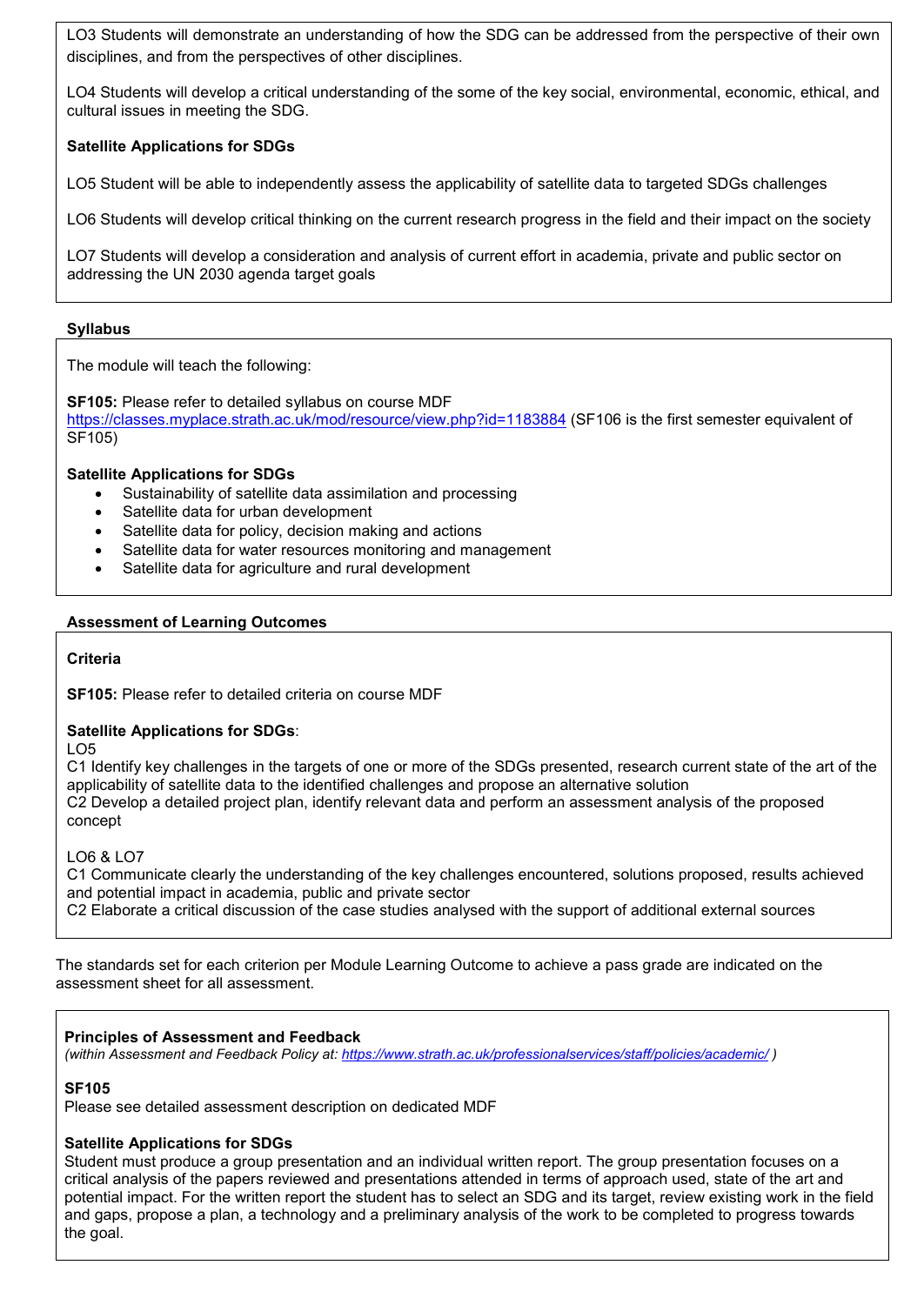Feedbacks on presentations will be returned to student on the same day with an in-class discussion with the entire cohort. Written feedbacks will be returned for individual reports.

NOTE: students are enrolled in SF105 as personal credits

#### **Assessment Method(s) Including Percentage Breakdown and Duration of Exams** *(individual weightings)*

|               |          | <b>Examination</b> |                  |        | Coursework     |          | <b>Practical</b>          | <b>Project</b> |           |
|---------------|----------|--------------------|------------------|--------|----------------|----------|---------------------------|----------------|-----------|
| <b>Number</b> | Month(s) | <b>Duration</b>    | <b>Weighting</b> | Number | Weighting      | Number   | Weighting                 | Number         | Weighting |
|               |          |                    |                  |        | (SF105)<br>15% |          | (Presentati<br>on)<br>15% |                | 70%       |
|               |          |                    |                  | *LO6-7 |                | $*LO1-4$ |                           | <i>*</i> LO5   |           |

*\* L/Os: Indicate which Learning Outcomes (L01, L02, etc) are to be assessed by exam/coursework/practical/project as required.*

| Coursework / Submissions deadlines (academic weeks):<br>Semester 2 Week 10 Presentation<br>Semester 2 Week 11 Project                |
|--------------------------------------------------------------------------------------------------------------------------------------|
| <b>Resit Assessment Procedures:</b><br>Submission of alternate <sup>A</sup> project prior to commencement of the August exam diet.   |
| AAStudents must contact the module Registrar for project details as soon as they know that they are required<br>to resit this class. |

#### **PLEASE NOTE:**

**Students must gain a summative mark of 50% to pass the module. Students who fail the module at the first attempt will be re-assessed before the August diet. This re-assessment will consist entirely of aproject. No marks from any previous attempts will be transferred to a new resit attempt**

# **Recommended Reading**

No set texts or recommended for the class. Relevant material provided during tutorials or on Myplace module page

#### **Additional Student Feedback**

*(Please specify details of when additional feedback will be provided)*

| $\sim$<br>Date | ıme | Room<br>.No                                |
|----------------|-----|--------------------------------------------|
|                |     | webpages for details<br>Check<br>timetable |

|  | Session: 2021/22 |  |  |  |  |  |  |
|--|------------------|--|--|--|--|--|--|
|--|------------------|--|--|--|--|--|--|

#### **Approved:**

| <b>Course Director Signature: E Henderson</b> |  |
|-----------------------------------------------|--|
| Date of Last Modifications: 08/09/2021        |  |

(Updated July 2021-MAE)